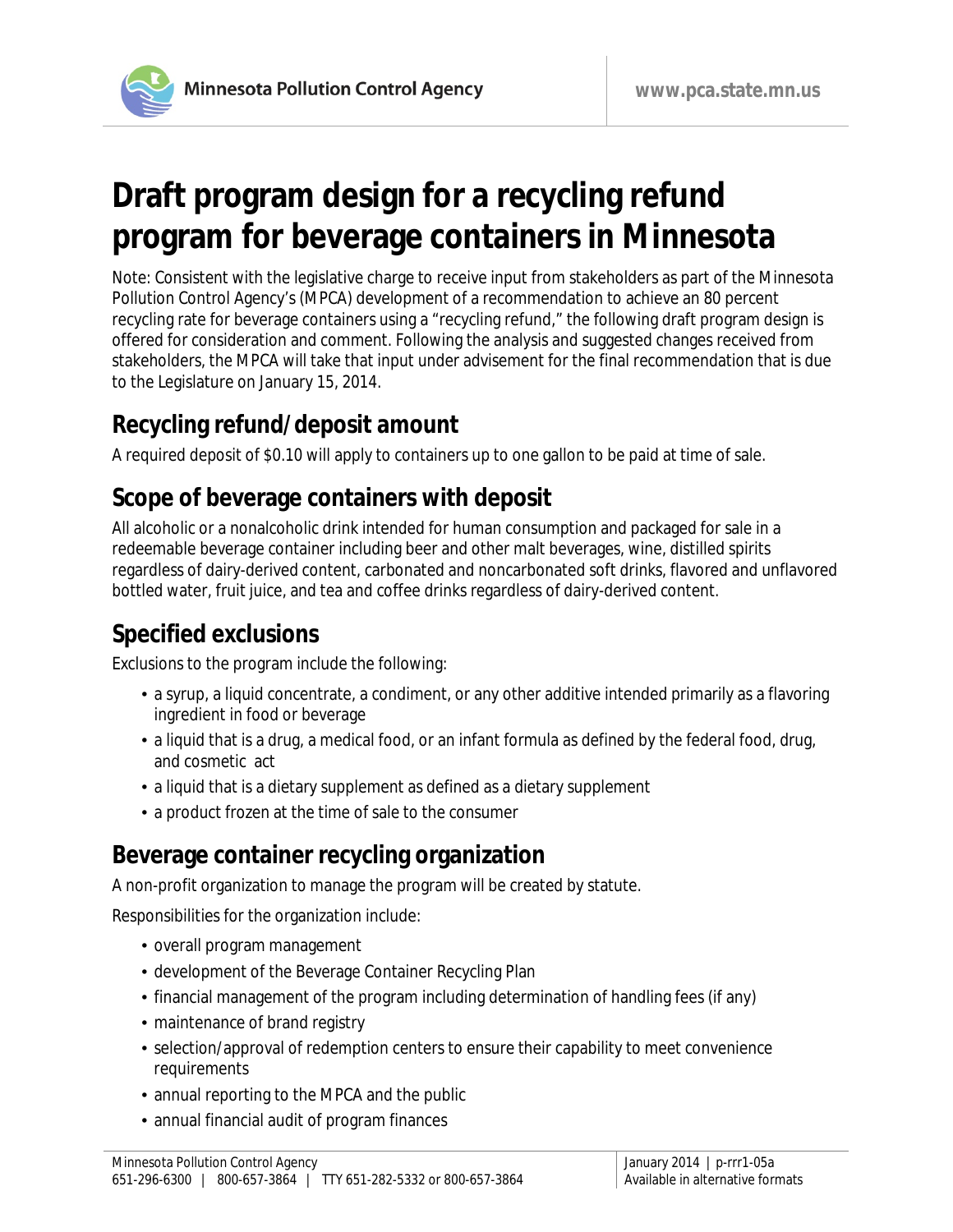#### **Governance structure of beverage container recycling organization**

The Board of Directors of the organization will be appointed by the Commissioner and include representatives of the following:

- brand owners
- distributors of beverages
- local government
- redemption centers

## **Unredeemed deposits**

Unredeemed deposits will remain with the Beverage Container Recycling Organization.

## **Handling fees**

Any fees necessary to support the operation of redemption centers will not be specified by legislation but will be determined by the Beverage Container Recycling Organization.

#### **Redemption centers**

Redemption centers that may be operated by retailers, local government, and solid waste facilities (such as materials recovery facilities or transfer stations) will serve as collection agents on a voluntary basis. Centers can be either staffed or consist of a reverse vending machine. Retailers that sell containers that carry a deposit are not required to serve as redemption centers.

#### **Distribution/convenience of redemption centers**

At least one redemption center per county is required with at least one additional center for each 5,000 residents per county.

#### **Selection and approval of redemption centers**

All redemption centers must be approved by the Beverage Container Recycling Organization to ensure adequate convenience, adherence to the redemption requirements, and reporting.

## **Containers collected through municipal recycling programs**

Containers that are deposited in curbside/drop-off recycling containers can be redeemed.

## **Ownership of redeemed containers**

The beverage container recycling organization will own and market all beverage containers returned for refund of the deposit.

The ownership of containers redeemed at redemption centers will be addressed by the beverage container recycling plan and influenced by the operators of redemption centers, level of handling fees, and overall program construction.

#### **Performance goal**

The Beverage Container Recycling Organization will be responsible for achieving and maintaining an 80 percent recycling rate.